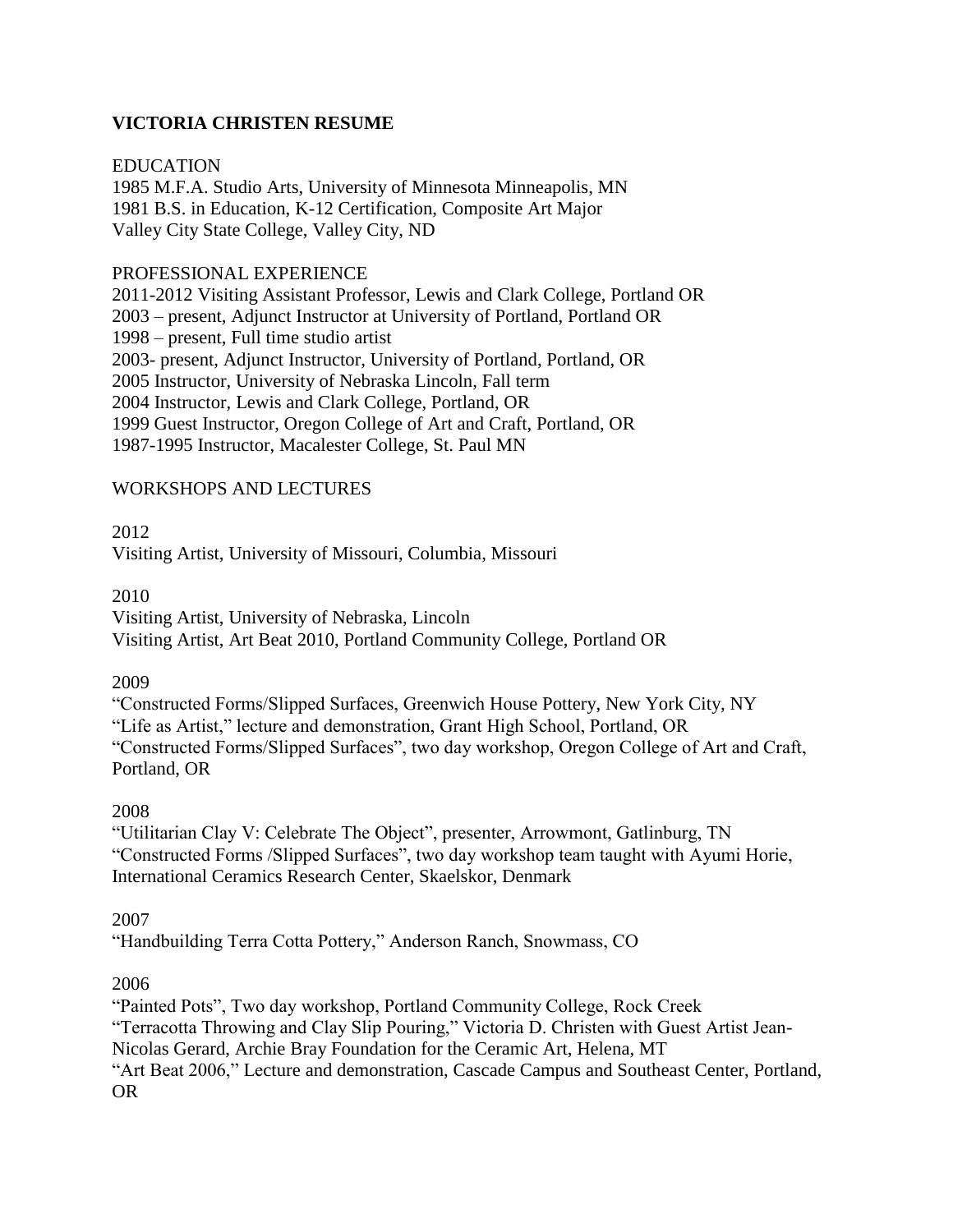2005

Masters Class, class taught by guest artists, Josh DeWeese, Victoria Christen and Gail Nichols, Pottery Northwest, Seattle, WA

Form and Surface in Earthenware, Santa Fe Clay, Santa Fe, NM

Clay: Surface & Form, Arrowmont School of Arts and Crafts

#### 2004

"Form and Surface," Anderson Ranch, Snowmass, CO

"Slipping into Form," Women Studio Workshop, Rosendale, NY

"Red Earthenware: Thrown and Altered Pots," Southern Arizona Clay Artists

#### GRANTS & AWARDS

2009 Watershed Center for the Ceramic Arts, Newcastle ME, fully funded summer residency 2001 Portland Arts Festival: 1St Place Ceramics

1997 Archie Bray Foundation, Artist- In- Residence

1996 Great Lakes Colleges Association/Associated Colleges of the Midwest: Japan Study Travel Grant Recipient

1995 Minnesota State Arts Board Artist Assistance Fellowship Award

1994 Jerome Foundation Artist's Project Grant

1993 "82nd Annual Fine Arts Exhibition," Minnesota State Fair, St. Paul, MN, First

Honors/Ceramics

1989 Minnesota State Arts Board Artist Assistance Fellowship Award

1987 Arts Midwest/National Endowment for the Arts Regional Visual Arts Fellowship Award 1987 First Bank System Excellence in Clay Award, American Craft Expo. St. Paul, MN Purchase Award, "30 Below," a juried competition for young Minnesota artists, University Art Museum, University of Minnesota,Minneapolis, MN

#### **EXHIBITION**

2012

"Art of the Northwest Table", Herban Feast SODO, Seattle, WA

"La Mesa at NCECA" – Busters Room, Seattle WA

"3rd Annual Pottery Northwest Un-Wedged" Ceramic Competition and Art Show, Nov 3-30 Juried by Steven Lee

"Art of the Potter", Mt. Hood Community College, Gresham, OR

"Holiday Ceramic Show and Sale!", Westmont Museum of Art, Santa Barbara, California

"Source – Material: An Exhibition of Water and the Ceramic Cup", Crimson Laurel Gallery, Bakersville, NC

"American Apprentice", Red Lodge Clay Center, Red Lodge, Montana

"Pots with a Purpose", Ohio Craft Museum, Columbus Ohio

#### 2011

"Table Matters," invitations, Lark & Key Gallery, Charlotte, NC

"La Mesa in Santa Fe Show," Santa Fe Clay, Santa Fe, NM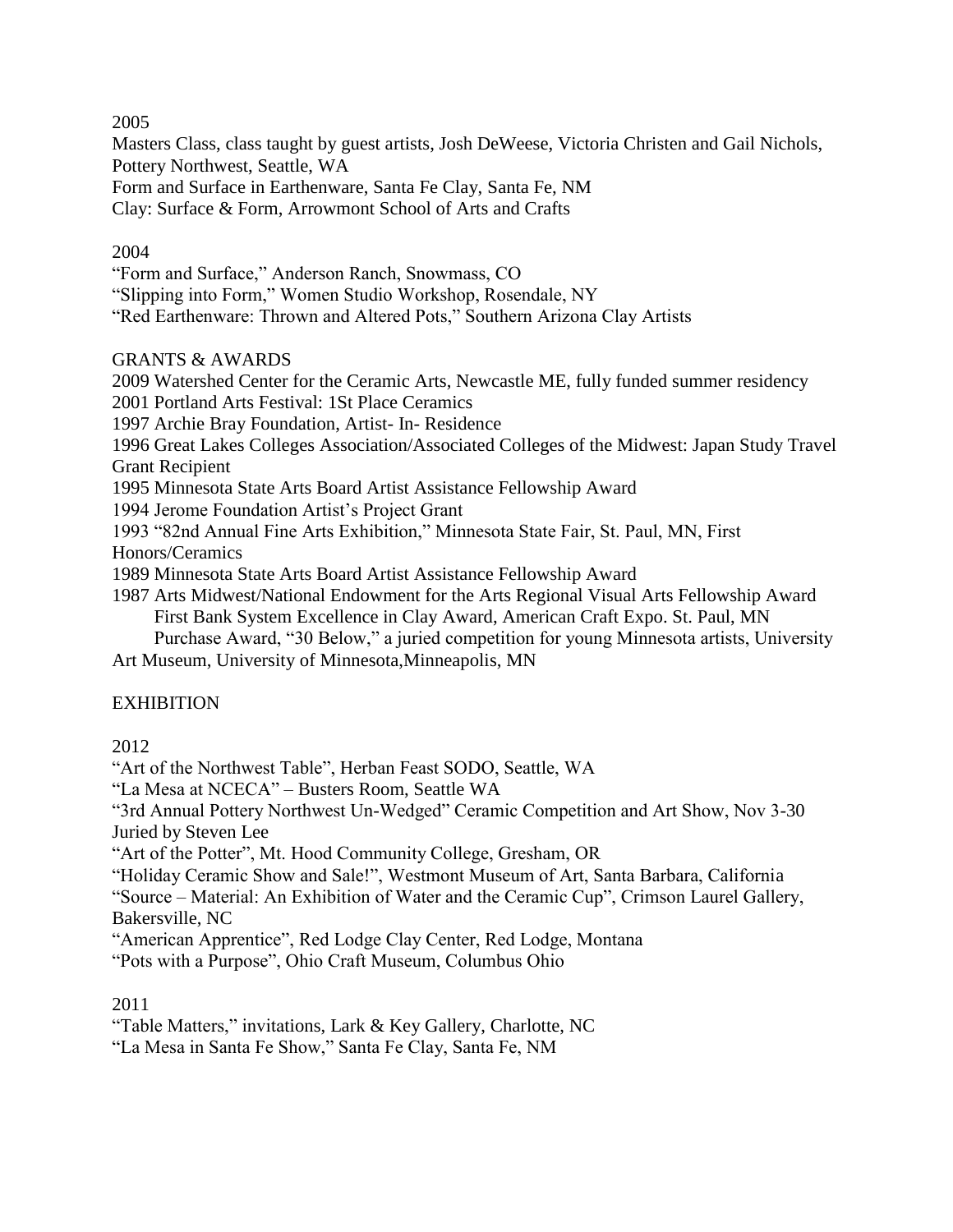### 2010

"Functional Ceramics Exhibition 2010," The Wayne Center for the Arts, Wooster, Ohio "18th San Angel National Ceramics Competition", San Angelo Museum of Fine Arts, San Angelo, Texas, catalogue

"In Response," one person exhibition, Buckley Center, University of Portland, Portland OR "Yunomi," Invitational, AKAR, Iowa City, IA

"Simple Cup Show 2010", Kobo Gallery, Seattle WA

"Small Favors IV," invitational, The Clay Studio, Philadelphia PA

"FLORA", Invitational, Schaller Gallery, Red Lodge, MT

# 2009

HPS/OPA, Exchange Exhibitions, curators by Josh DeWeese and Christina Antemann, Sapporo Contemporary Museum, Sapporo Art Park, Japan, catalog

"4X4", four ceramic artists invited four additional artists, Lill Street Art Center, Chicago, IL "Yunomi," Invitational, AKAR, invitational, Iowa City, IA

Teapots: Functional, Formal, Narrative, invitational, curator Margaret Bohls, Foster Gallery, University of Wisconsin- Eau Claire, WI

"The Potters Tea Party, invitational, Red Star Studios, Kansas City, MO

### 2008

"Window Exhibition," invitational, Formargruppen, Malmo, Sweden

"State of the Art 2008": National Biennial Ceramics Invitational, curated by Lisa Orr,Parkland College, Champaign, IL

"All Fired Up-a Celebration of Clay in Westchester New York, curated Julia Galloway, Art Gallery at Lyndhurst, Tarrytown, NY

"The Art of Surface: Decorated Earthenware, curated by Posey Bacopoulos, Mamaroneck Artist's Guild Gallery, Larchmont, NY

# 2007

"Hand Held Drinking Vessels," invitational, curator Dan Anderson, Main Street Gallery, Edwardsville, IL

"Victoria Christen, Marc Digeros, Erin Furimsky, Peter Pinnell, Joseph Pintz and Jerilyn Virden", Santa Fe Clay, Santa Fe, NM

"Focused Function," group show, Red Lodge Clay Center

"Botanical," Santa Fe Clay, Santa Fe, NM

"90 Teapots That Pour," Xen Gallery, St. Louis,MO

# 2006

"Yunomi," invitational, AKAR, Iowa City, IA

"Style & Function: National Ceramic Invitational," curator Linda Arbuckle, Blue Spiral, Asheville, NC

"Plates and Platters: Salon Style, The Clay Studio, Philadelphia, A

"Atlanta Teapot Festival," invitational, The Signature Shop and Gallery, Atlanta, GA

"Sixteenth San Angelo National Ceramic Competition," curator Ann Lancaster, catalog, San Angelo Museum of Fine Arts, San Angelo TX

"Surface Matters," curator Elaine O. Henry, Norman R. Eppink Art Gallery, catalog, Emporia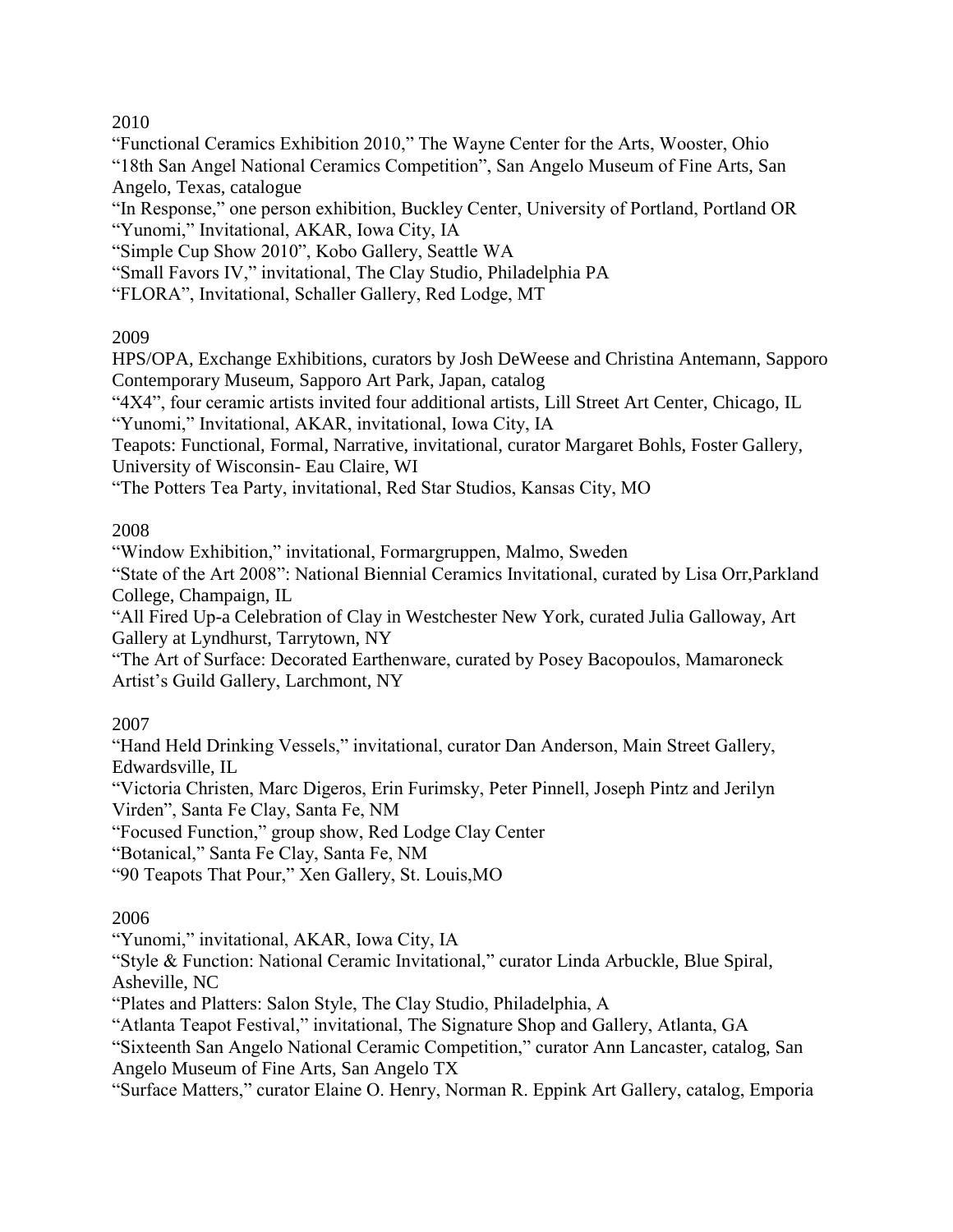State University, Emporia, KS,

"La Mesa," curator Avra Leodas, Santa Fe Clay, present at NCECA, Hilton banquet Room, Portland OR.

"Bowls," Invitational, Charlie Cummings Clay Studio, Fort Wayne, IN

"Transplants; Pottery, Place and The Pacific Northwest, curator Sequoia Miller, Buckley Center Gallery, University of Portland, Portland, OR

"Teapots: Universal Adoration," Pewabic Pottery, Detroit, MI

### 2005

"Seven Earthenware Potters," Homewood House Museum, Baltimore, MA

"The Box," Invitational, Santa Fe Clay, Santa Fe, NM

"Ceramic Invitational," curator, Dan Schmitt, Runyan Gallery of the Newport Visual Arts Center, Newport, OR

"Northwest Craft Biennial," Hoffman Gallery, Oregon College of Arts and Crafts, Portland, OR "Courses: Soup to Nuts," Watkins Gallery, Northampton, MA

### 2004

"Salt," Invitational, curator Cynthia Spencer, Blue Dome Gallery, Silver City, NM

"Duet" Invitational, Kentucky Museum of Arts and Design, Louisville, KY

"MOVE." Invitational, Rochester Art Center, Rochester, MN

"Table," Santa Fe Clay, Santa Fe, NM

"Northwest Craft Biennial," Hoffman Gallery, Oregon College of Arts and Crafts, Portland, OR

### JUROR/ CURATOR

2009 "De Vinci Arts Middle School, juror, Winter Visual Arts Showcase, Portland, OR 1997 "McKnight Artist Fellowship and Residence for Ceramic Artists," Juror St. Paul, MN 1996 "Monmouth Spring Student Exhibition," Monmouth College, Juror Monmouth, IL 1995 "Rochester Art Fair," Juror, Rochester, MN

# BIBLIOGRAPHY

2010

Ceramics Monthly, summer issue, cover, pages 34-35 The Beacon, The University of Portland Student's newpaper, Vol.112, Issue 09 page 10

# 2004

Ceramics Monthly, September, page 16, "Up Front"

# 2002

500 TEAPOTS, Contemporary Explorations of a Timeless Design, Editor: Suzanne J. E. Tourtillott, Page 47, Lark Books, a division of Sterling Publishing Co.,Inc.

# 2001

The Washington Post, February 8, 2001,Home Section, "Tantalizing Teapots," page 10

# 2000

Clay Times, November/December, Volume 6, page 8-11 by Rick Berman1998